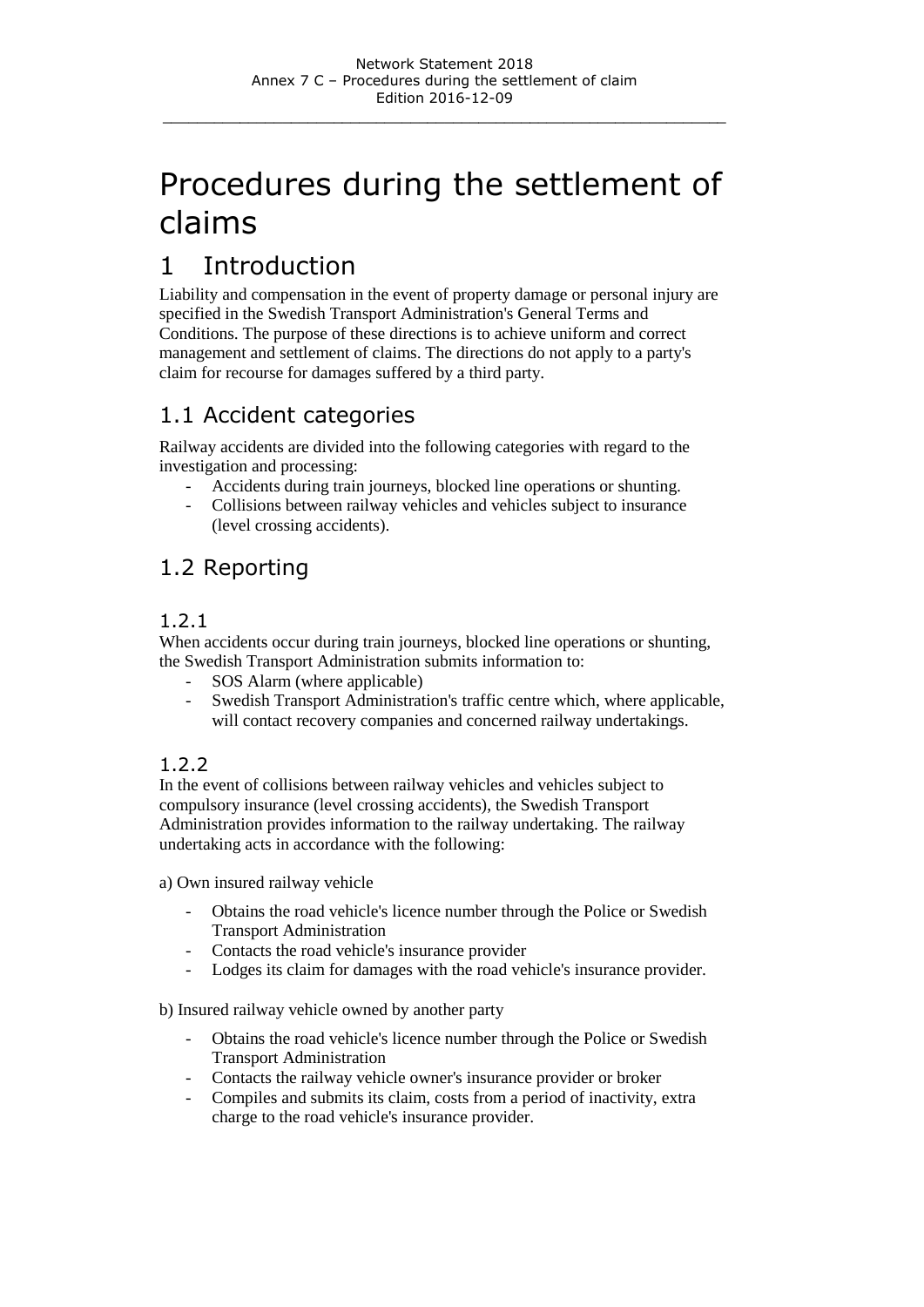# 1.3 Investigation

#### 1.3.1

Accidents occurring during train journeys, blocked line operations or shunting are investigated by the Swedish Transport Administration and the railway undertaking.

#### Note:

Investigations shall also be conducted by the Police and/or the Swedish Accident Investigation Authority.

Collisions between railway vehicles and vehicles subject to insurance are investigated by the Swedish Transport Administration and the Police, and by railway undertakings when these incidents result in extensive damages for the railway undertaking.

Collisions between railway vehicles and vehicles subject to insurance (road vehicles) shall be regulated by the road vehicle's insurance provider in the first instance. The administration is performed by the railway undertaking involved in the case of vehicle damages, and by the Swedish Transport Administration if infrastructure is damaged.

#### 1.3.2

Investigation reports are produced by the Swedish Transport Administration and the railway undertaking in accordance with the directions established by the Swedish Transport Agency and other entities. So that the damage can be regulated financially, the report must include descriptions of:

#### a) Facility

- Technical standard; rails, sleepers, ballast etc.
- Age of the facility.

#### b) Vehicle/machine

- Class and vehicle number,
- Age of vehicle/machine,
- Vehicle owner.

c) Equipment belonging to third party (including other railway undertakings)

Investigation reports must be produced as soon as possible, and may not be delayed due to uncertainty of the cost of the damage.

#### Note:

It is important to secure as much information as possible at the accident site in order to establish who, or what, has caused the damage. Approval for recovery or clearance may be given following a guarantee that the fact-finding is complete, in order to clarify the cause of the accident to the greatest extent possible.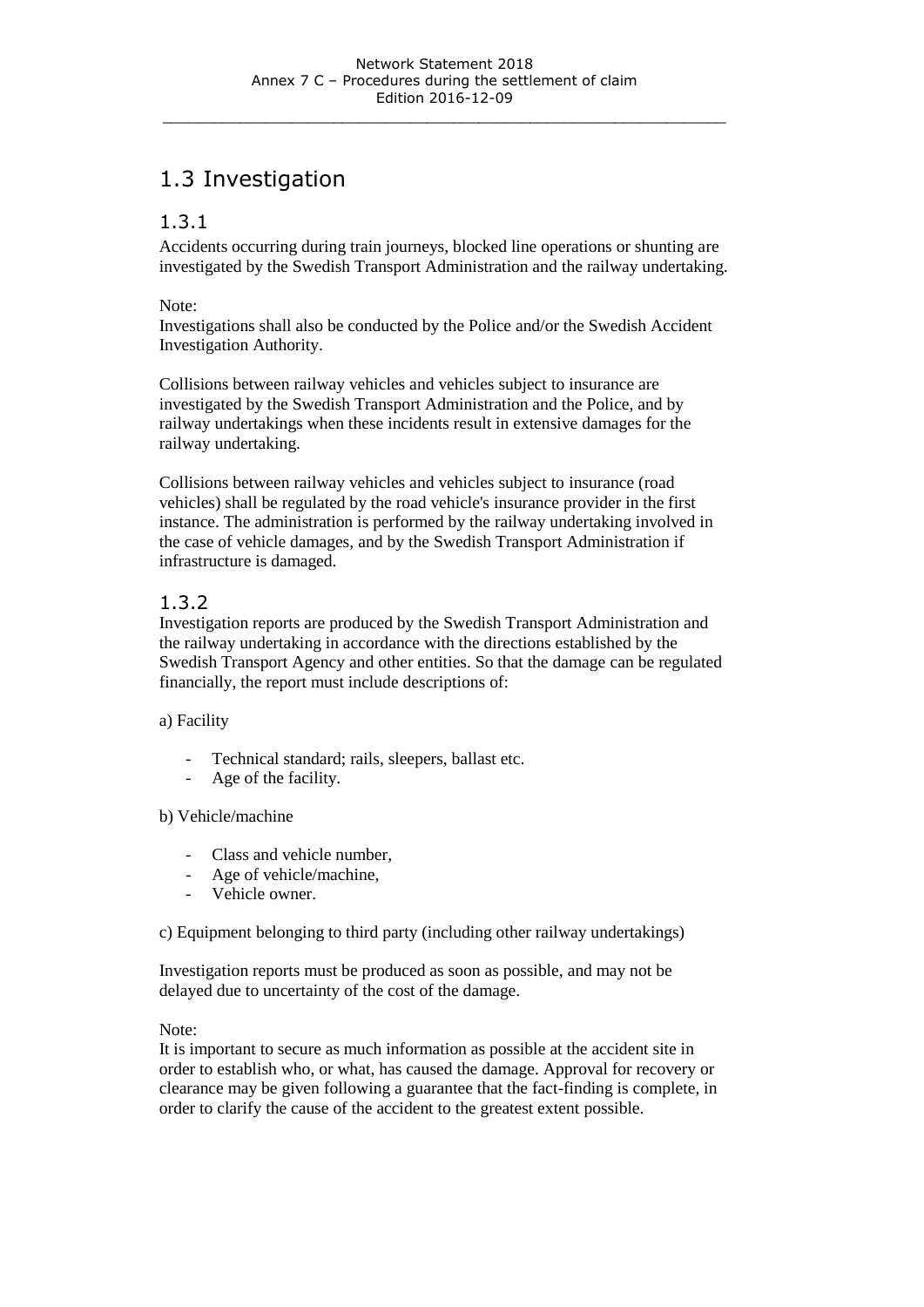# 1.4 Principles for damage assessment and property

#### 1.4.1

Total damage has arisen when the cost for replacement or repair exceeds the calculated current value (V) below.

a) Object

b) Replacement value (SEK A)

The replacement value is what a damaged object, or an object of equivalent standard and function to the damaged object, would cost to replace including all costs involved in putting it in the right location, or into production.

If the object can be replaced, the replacement value is calculated by adjusting the value of the object on the date of acquisition in accordance with the index (CPI), from the stated point of time until the date on which the damages were incurred.

c) Service life (N years)

d) Age (Y years)

Number of full years from the first time the object was put into operation.

e) Depreciation percentage (P)

The object's age is divided by its service life to obtain the depreciation percentage  $((Y/N)^*100) = P$ . The maximum depreciation, however, is limited to 80 percent, which is practice for functioning objects that are in operation or production.

#### Note:

The cost of repairs on tracks with concrete sleepers is compensated with the replacement value if the length of damaged track is less than 5,000 track metres.

f) Current value (SEK V)

The object's current value is equal to the replacement value multiplied by the nondepreciated value in SEK,  $V = (A \times (100-P))$ .

#### 1.4.2

The repair costs are the verified costs that arose during the restoration of the damaged object to the same level of function and condition that it had before the damage occurred. The repairs shall be performed using adequate measures and during normal working hours, under normal conditions.

The costs for repair may not exceed the value of total damage, in accordance with point 1.4.1 above. The cost for provisional measures to restore tracks following damages, for example, may be added under certain circumstances, such as when frozen ground prevents normal work being performed.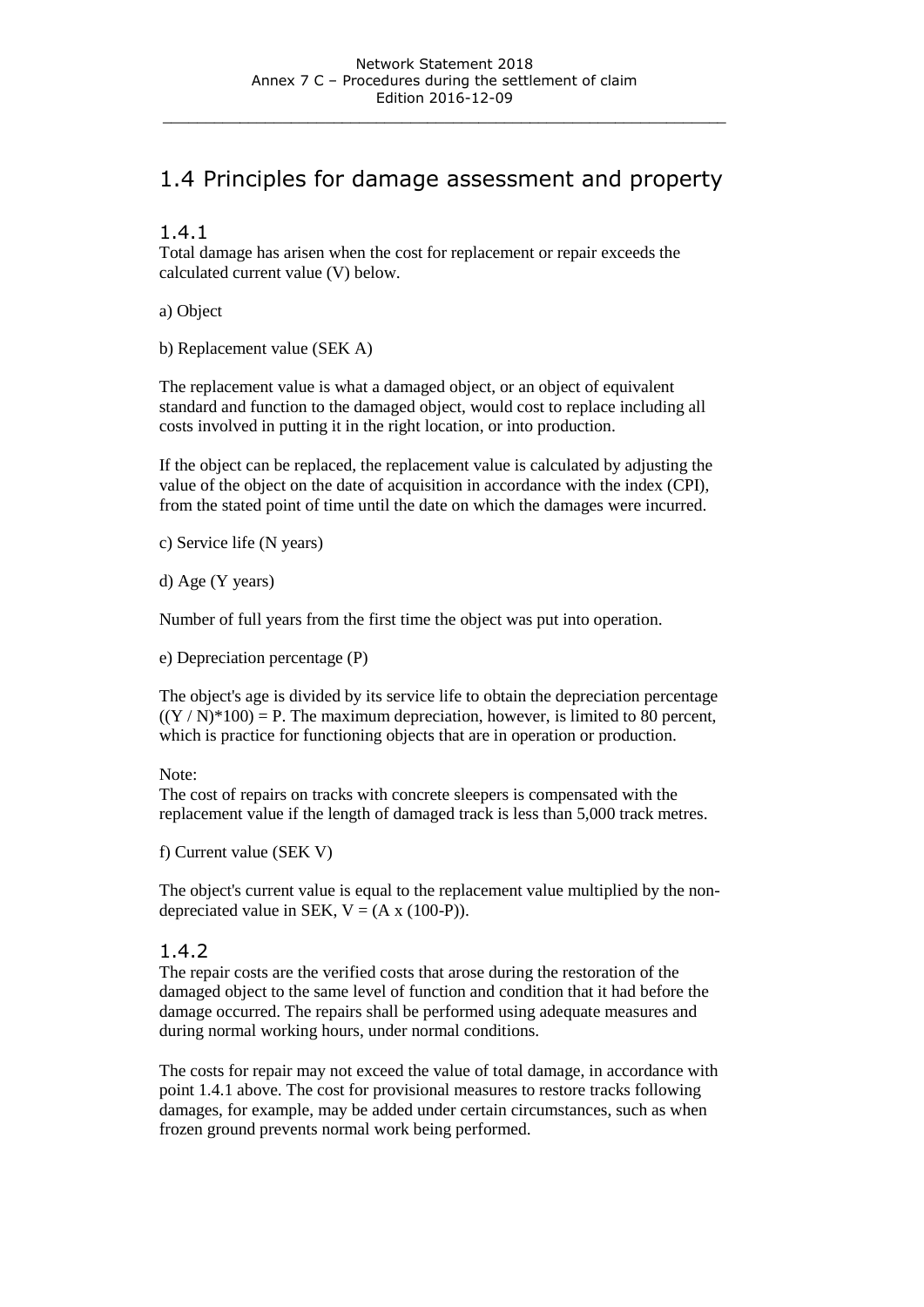### 1.4.3

Increasing work speed entails overtime work, additional costs for transportation, materials and tools etc. purchased on site, meals delivered to the accident site, etc., all with the intention of speeding up repairs. The purpose of the supplement is to make the quicker pace the norm; i.e., the Swedish Transport Administration restores the service as quickly as possible after an accident. The cost of increasing work speed could be justified through savings in disrupted time, and shall be reported separately to normal repair costs.

### 1.4.4

It is the responsibility of the parties to attempt to minimise the total damage cost to the best of their ability.

### 1.4.5

Compensation for periods of inactivity is paid for the period of time during which the damaged vehicle or machine cannot be used for its purpose.

Daily compensation for periods of inactivity is calculated in accordance with the following formula for vehicles and machines:

$$
\frac{RF*\frac{\text{Å}}{2}}{365} + \frac{\text{Å}}{A} \text{ [SEK/day]}
$$

where  $RF =$  current reference interest rate  $+ 2 [%]$ 

 $R$  = replacement value [SEK]

 $D =$  depreciation period [years]

# 1.5 Principles for pricing of services

### 1.5.1

Compensation is paid out only for direct costs attributable to established damage.

### 1.5.2

No additional administrative costs are covered.

### 1.5.3

Each party is liable for its own investigation costs.

### 1.5.4

Purchased materials are invoiced at the charged price.

### 1.5.5

Reasonable costs are invoiced for machines and vehicles that are used in both train operations and track repairs, according to vouchers.

### 1.5.6

For machines and vehicles rented by the railway undertaking, the insurance value is that which was specified in the agreement between the railway undertaking and vehicle leaser.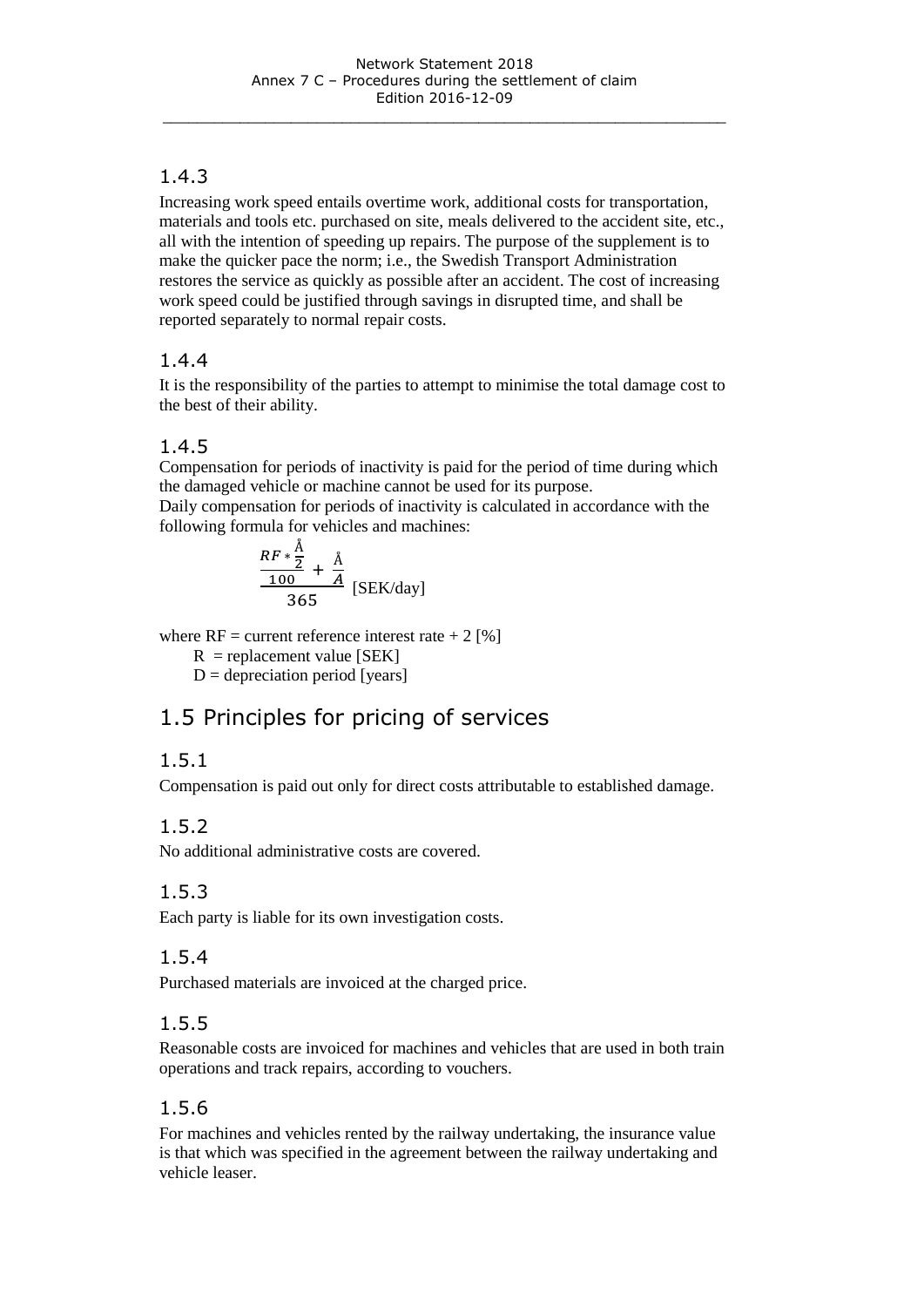### 1.5.7

Leased services, contractors, suppliers, transport services etc., are charged according to verified costs.

# 1.6 Forms for the regulation of damages (compensation rules)

Compensation is paid out for repair costs or costs for replacement, to a maximum value equalling the object's current value, in accordance with point 1.4.1. Costs shall always be verified in accordance with point 1.7.1, unless another special arrangement has been agreed upon.

If the damaged object is not repaired or replaced, compensation is paid at an amount corresponding to the costs for its restoration, to a maximum of the object's current value.

# 1.7 Payment

#### 1.7.1

A claim for compensation made to the party that caused the accident shall be lodged using an invoice. Before the invoice is issued, the parties must be in agreement over which of them caused the damage. The agreement must be documented by both parties in a signed protocol. The signing will take place no later than 10 days after the agreement.

Invoicing includes the parties certifying their claims for compensation through e.g., a copy of the voucher. If the parties are in disagreement concerning parts of the invoice, the undisputed amount shall be paid within a given time frame.

The invoice shall be divided into the following individual items:

- recovery/clearance
- increasing work speed
- restoration of facility
- other direct cost (specify).

For each individual item, the reported costs are divided into:

- personnel costs (hours and rate)
- machine costs
- material costs
- external costs

Partial invoicing can take place after agreement between the parties.

If an amount of compensation is divided up into several invoices, it shall be stated on the last invoice that it is the final invoicing.

### 1.7.2

Interest for the claim is paid in accordance with the Interest Act.